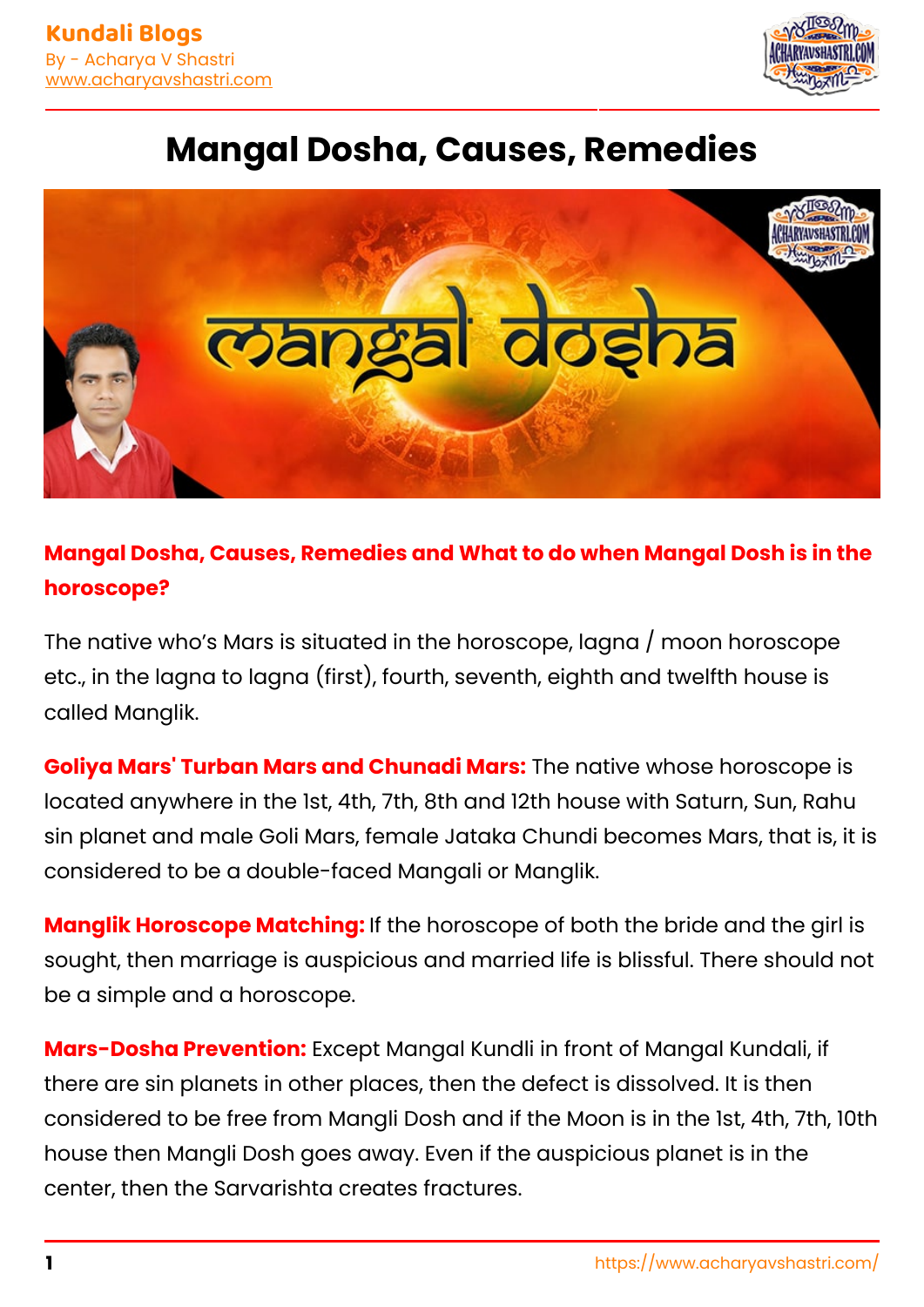

It is the decision of the scribes that decides mangalik as far as mangalik is concerned. Even then, Manglik and Amanglik magazine, both families should be fully satisfied, even if due to their family relationship, this relationship is not good, it should not be done.

There are many other such misgivings. Keep away defects like legal poisoning etc. If this is the case, then make the relationship of a girl with a good planetary yoga by doing 'Peepal' marriage, Kumbh marriage, Saligaram marriage and worshiping Mars.

#### **How to defect Manglik effects?**

If Mars is situated in the first or fourth or seventh or eighth or twelfth house of a person's horoscope, then such horoscope is considered auspicious. However, Mangalik yoga is not inauspicious in every situation. For some people, this yoga is also auspicious.

Those who have a horoscope should do special worship for Mangaldev every Tuesday. To please Mangaldev, one should donate his favourite items like red lentils and red cloth.

According to the scriptures, Mangal Dosh can be solved only in Ujjain, Madhya Pradesh. At no other place. Ujjain is the birthplace of Mangal Dev and it is believed that all the defects of Mars can be eliminated here. Bhat puja is performed for Mangaldev. Due to which the peace of Mars doshas is  $r$ elaxed. famous astrologer in Gurgaon, top as transfer as transfer as transfer as transfer as transfer as transfer as transfer as transfer as transfer as transfer as transfer as transfer as transfer as transfer as trans

#### **Mangalis / Manglik are affected by Mars**

According to astrology, Mars has a special effect on Mangli people. If Mars is auspicious, then it makes the Mangali people rich. Mangli individuals have some special wishes regarding their love affair with their life partner, which only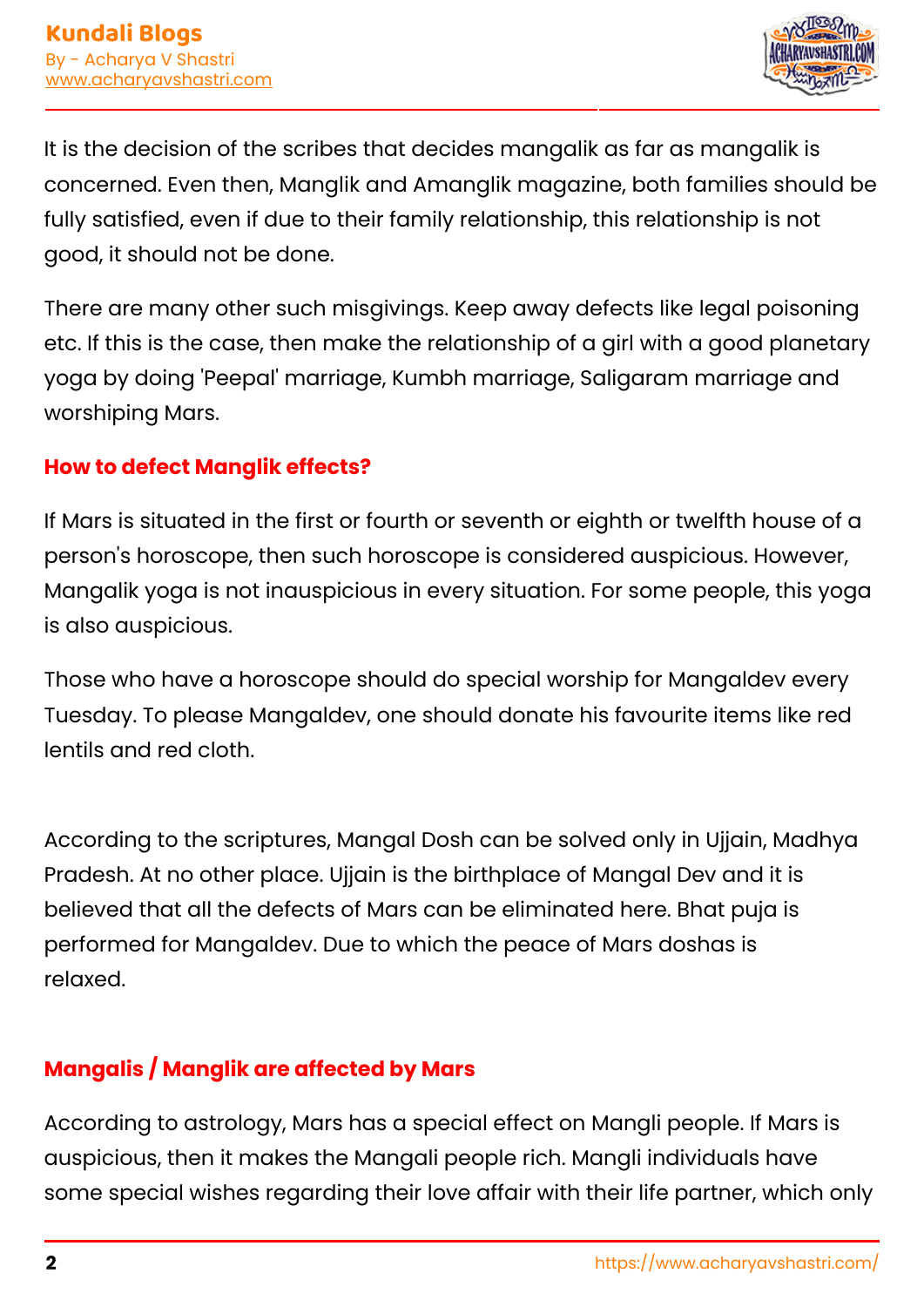

Mangli life partner can fulfill. That is why Mangali people are married to a Mangali.

#### **Who is Manglik?**

There are many types of defects reported in the horoscope. One of these defects is Mangal Dosh. The person who has this defect in his horoscope is called Manglik. When a person is situated in the 1st, 4th, 7th, 8th, 12th position or house of the horoscope, then that person is mangled.

Due to the influence of Mars, such people are angry. According to astrology, a Manglik person should be married to Manglik. If Mars is going to give inauspicious effects, then its side effects are lost in many areas. Those doing work related to the land need special blessings of Mars.

Without the grace of Mangal Dev, no person can achieve success in land related work. A person affected by Mars is sure of his tune and completes any task very well.

All the planets in our body have been described as different habitats. According to astrology, Mars lives in our blood.

**Special things of Manglik people:** The special quality of being Mangali is that a person with Manglik horoscope carries out his responsibility with full devotion. They do the toughest tasks ahead of time. Leadership ability is inherent in them.

These people do not get to see anyone quickly, but when they meet, they play a complete relationship. Being very ambitious, anger is found in their nature. But they are very kind, forgiving and humanitarian. They do not like to bend before wrong and do not make mistakes themselves.

These people obtain this special qualification in all fields of high rank, businessman, adviser, tantric, politician, doctor, engineer. They are particularly sensitive to the opposite sex, and have some special expectations from them.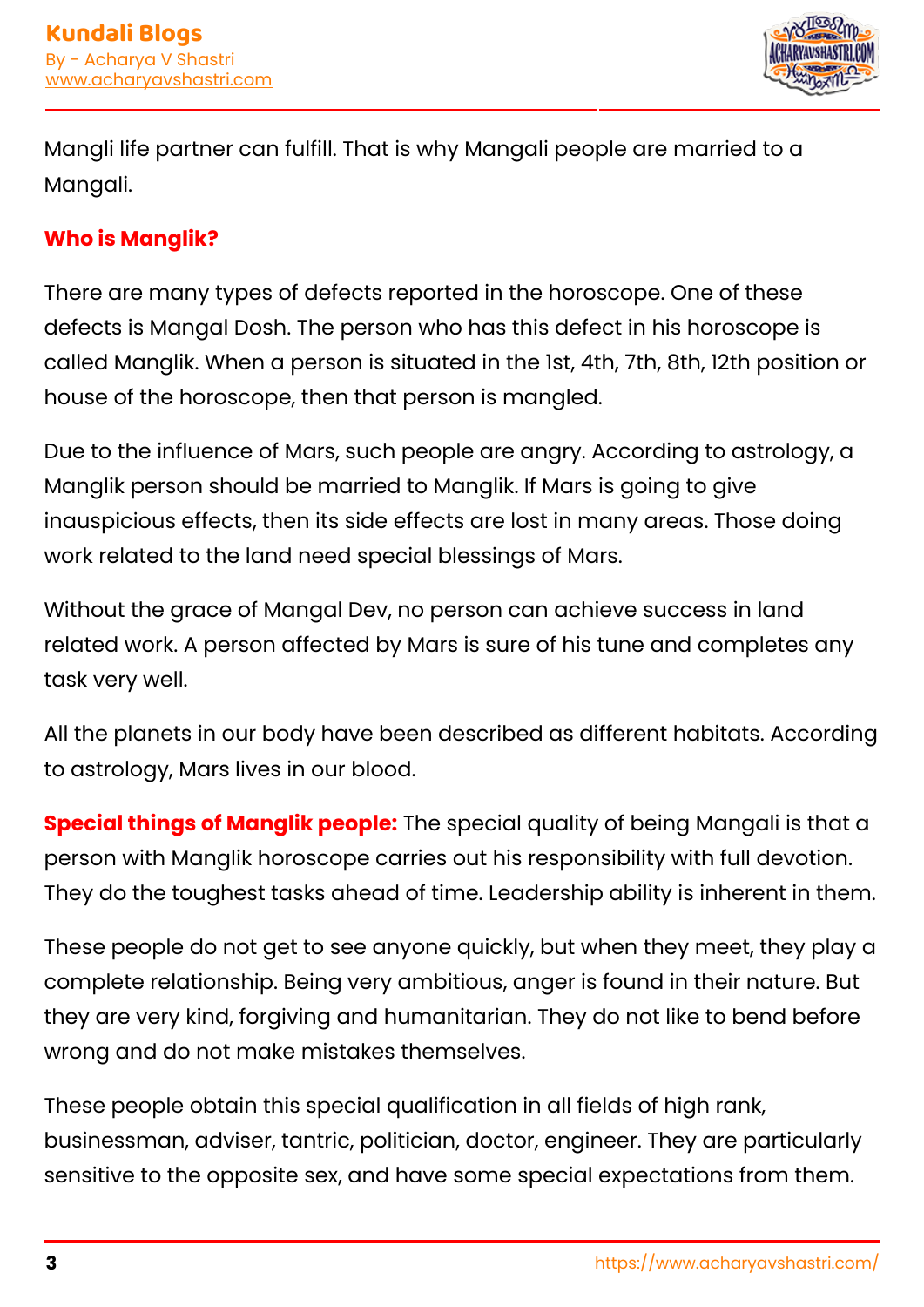

That is why Mangali horoscopes are married to Manglik only.

#### **Mars is a cruel planet**

Mars is considered a cruel planet. In astrology, Mars is considered to be very strict, discipline-loving, and extremely self-respecting. Generally hardness is painful. Due to the hardness of Mars, it is considered a cruel planet. Mangaldev is the land son and is the ultimate maternal devotee. For this reason, all those who honours the mother give special fruits to the sons. Mars provides very bad fruits to those who do evil deeds.

#### **Effects of Mars**

The horoscope affected by Mars is considered defective. The person in whose horoscope Mars gives inauspicious results, his life is spent in troubles. Due to the effect of inauspicious Mars the person has blood related diseases. Also, due to Mars, children get sorrow, married life is full of problems, no courage, and tension always remains.

If Mars is going to give a more inauspicious effect in a person's horoscope, then he passes life with great difficulty. Mars gives an excited nature, that person does all the work in excitement and most of the time he gets failure.

**Importance of Mars in astrology:** In astrology, Mars is the cause of lawsuit, quarrel, stomach disease, anger, land, building, house and mother. Mangal Dosh gives love, courage, tolerance, patience, and toughness, ability to solve situations and problems, and strength to face the dangers.

**According to the scriptures,** Mangal Dosh can be solved only in Ujjain, Madhya Pradesh. At no other place. Ujjain is the birthplace of Mangal Dev and it is believed that all the defects of Mars can be eliminated here. Bhat puja is performed for Mangaldev. There is peace of Mangal Doshas. This worship is done at Angareshwar Mahadev salt place, which is about 06 km from Ujjain (Madhya Pradesh) railway station…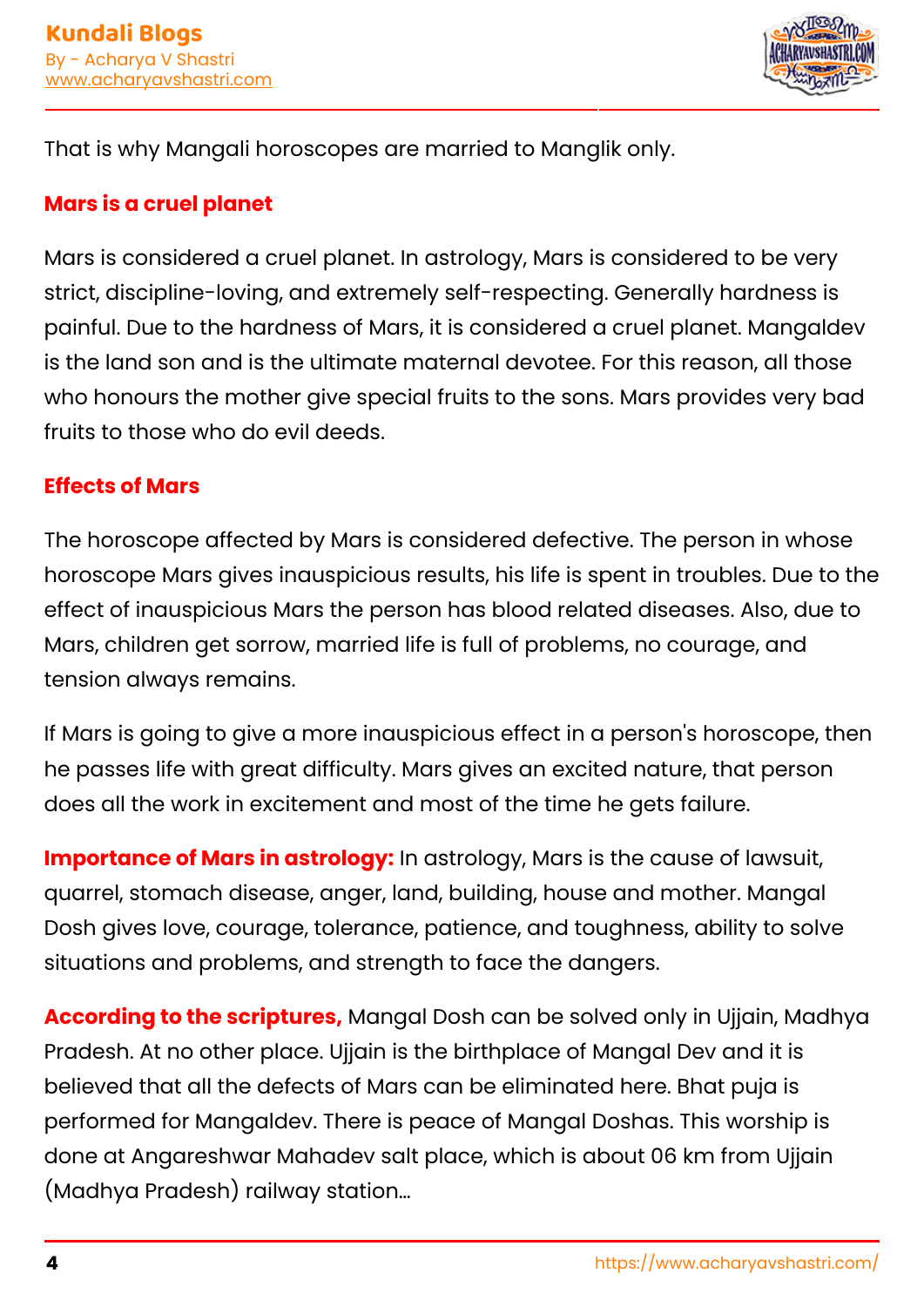

#### **Know the importance and history of Angareshwar Mahadev (Ujjain):**

In Puranas, the birth place of Mars has been considered in Ujjain. Therefore special worship in Angareshwar Mahadev is considered fruitful as possible for the peace of Mars. Religious belief is that this worship brings peace of Mars defect and resolves the problems faced by manglik defects in the marriage of eligible young men and women.

> रक्तोम्बरो रक्त वपु: किरीटी,चतुर्भुज मेष गतो गदाभ्रत धरासुत: शक्तिधरशच सूली सादा मम स्याद वरद: प्रशांत श्री स्कांदे महापुराण एका शीतिसाहस्रया,पंचम आवंत्य खंडे अवंति क्षेत्र महात्म्ये (अंगारक) महात्म्ये वर्णननाम स्पत्रिशोधयाय:

**Sri Angareshwar Mahadev** (Ujjain) is the only land son Mangal, 43 of the 84 Mahadevs of Avantika, the 43rd Mahadev Sri Angareshwar Mahadev, which is situated on the side of Shipra in front of Siddhvat (Vatvraksha), also known as Mangal Dev (Home). The person who visits this Mahalinga Shri Angareshwar every day will not be born again. Whoever worships this gender on Tuesday will be grateful in this age, there is no doubt in it. Those who worship and worship Angareshwar on Tuesday on Chaturthi will receive children, wealth, land, property, fame. Vastu Dosh and Bhumidosh are also prevented by their worship. Conquers in court. Worshiping bhaat on this linga would also prevent Mangal Dosh and Bhoomi Dosh.

**According to mythological beliefs**, the birth place of Mars, which has a special place in the Navagrahas, has been considered Ujjain i.e. the ancient city of Avantika. People come here from all places of the country to seek relief and grace. According to popular beliefs, by offering Bhat puja at the birthplace of Mars, a person gets peace from the troubles of Mars. Mars is embellished with the rank of commander in the Navagrahas. While the predominance of Mars in the horoscope causes manga dosha, the person embellishes Yash and Kirti by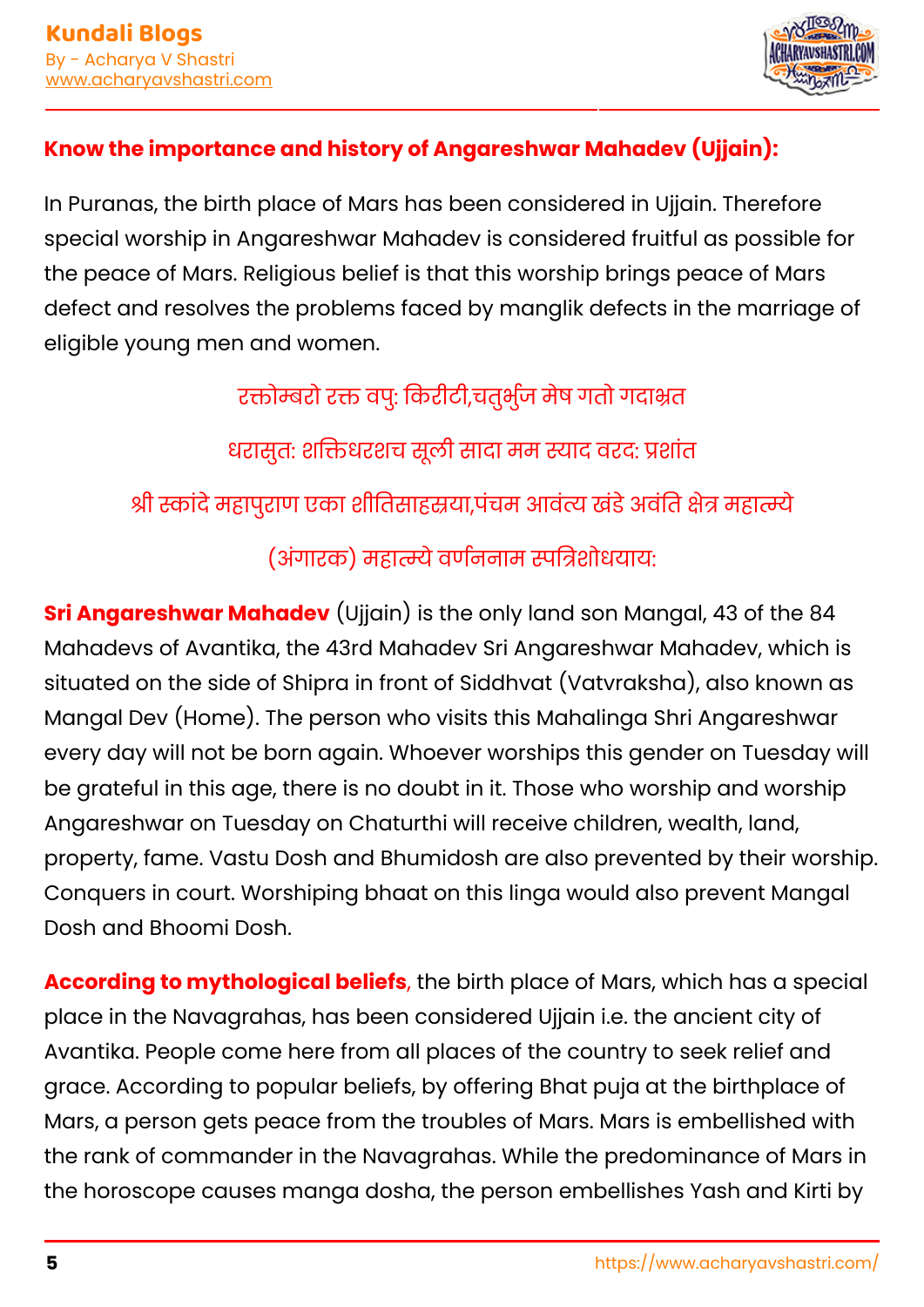

embellishing them on army, police or mighty posts.

**According to Brahmavart Purana, Mars** is a planet separated from Earth. That is why it is considered as land son. It is also called Vishnu Putra. According to the Skandha Purana, in Avantika, the demon Andhakasura obtained the boon by doing austerities to Lord Shiva that as many drops of blood would fall from his body as many demons would be born there. According to the boon, on the strength of penance, Andhakasura gained immense power and started producing uncontrolled products on the earth. Lord Shiva himself had to fight him to avoid his products and to protect Indradi gods. When Shiva became tired while fighting, his forehead fell from the sweat. This led to a huge explosion and a boy ember. This child consumed the monster's blood and the end of Andhakasura.

When there is Amavasya on Tuesday, the deity is worshiped at the Khagarta Sangam .. On that day, there is more virtuous fruit here than worship and bathing in Varanasi, Prayag, Gaya and Karukhetra and in Pushkar. Will be received from philosophy

#### **Know how Bhat Puja is done for Mangal Dosh Shaman**

The simple and surest way of mitigating Mangal Dosh is the worship of Mars. According to which the first Panchang Karma in which Ganeshambika Puja, Punyahavachan, Shodash Matruka Puja, Nandi Shraddha and Brahman Puja are performed. After that, Mangal Devot is recited on Lord Sri Angareshwar by taking bath with Mangal Dev's milk, curd, ghee, honey, sugar, ashtagandha, perfume and hemp. Being in the form of Shiva, reciting Rudrabhisheka or Shivamahin Stroth is done. After that, the cooked rice is cooled and mixed with panchamrit in it and offered to Shri Angareshwar Shivalinga and an attractive makeup is done. Havan is done by worshiping Shodashopchar and performing Aarti, fire setting, Navagraha and Rudra installation.

According to scholars, the nature of Mars is warm. Therefore, for the relief of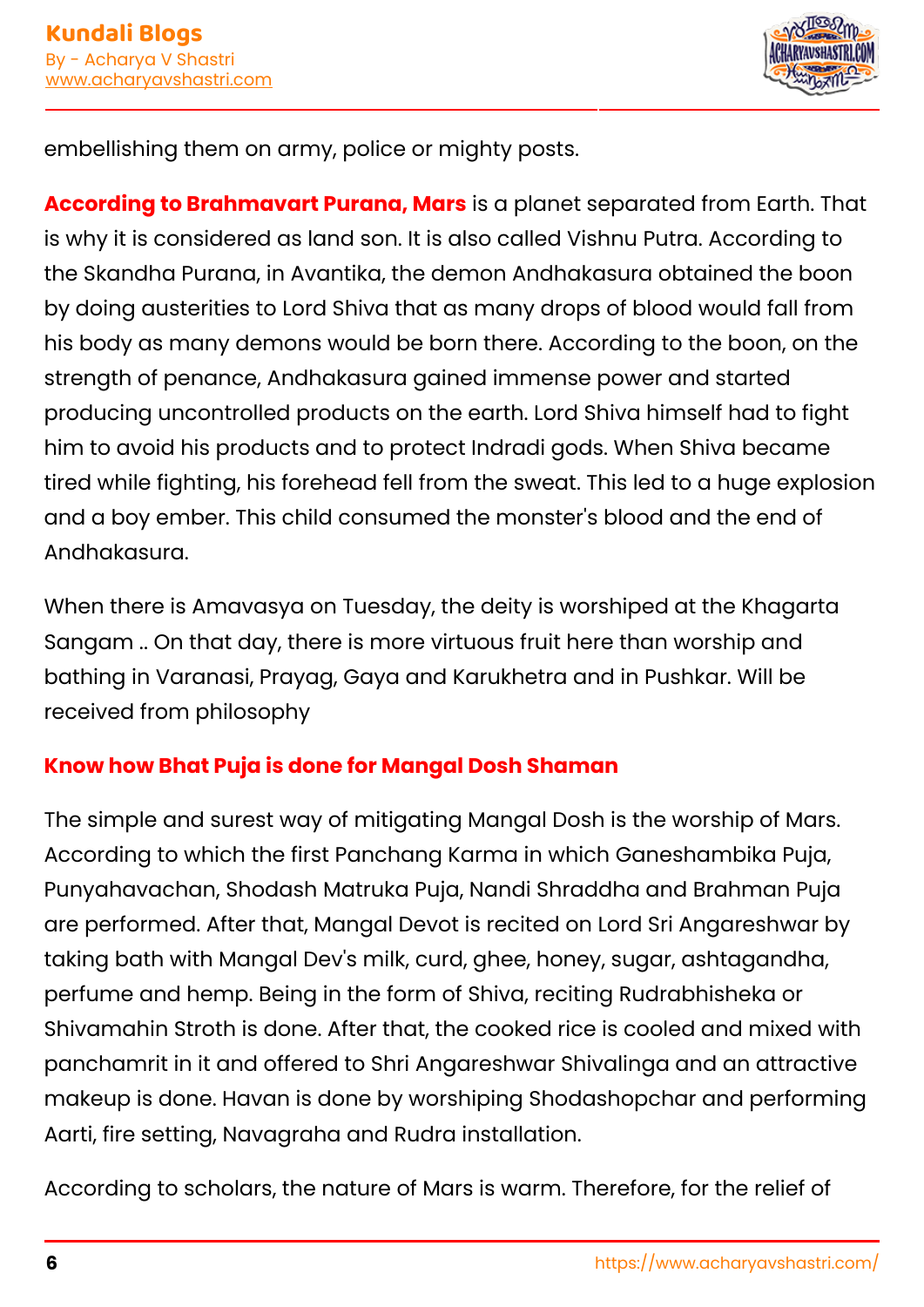

coldness and Mangal Dosha, an offering is offered to Lord Mangaldev. A person with a Mangal Dosh, whose marriage is getting interrupted, must make a puja on Shri Angareshwar to get rid of Mangal Dosh.

**Special Note:** After discussing with an experienced and learned astrologer, Acharya V Shastri measures should be taken to prevent Mangal Dosh on Shri Angareshwar Mahadev. Worship of Mars has special significance. Worship done incomplete or without some essential substances can also have adverse effects.

## **For more information related to astrology, contact [Best Astrologer in Dwarka,](https://www.acharyavshastri.com/about-us/) [Gurgoan and Delhi NCR, Acharya V Shastri:](https://www.acharyavshastri.com/about-us/) + 91-9205722942**

**[Read On Website](https://www.acharyavshastri.com/blog/effects-mangal-dosha-remedies-acharyavshastri/)**